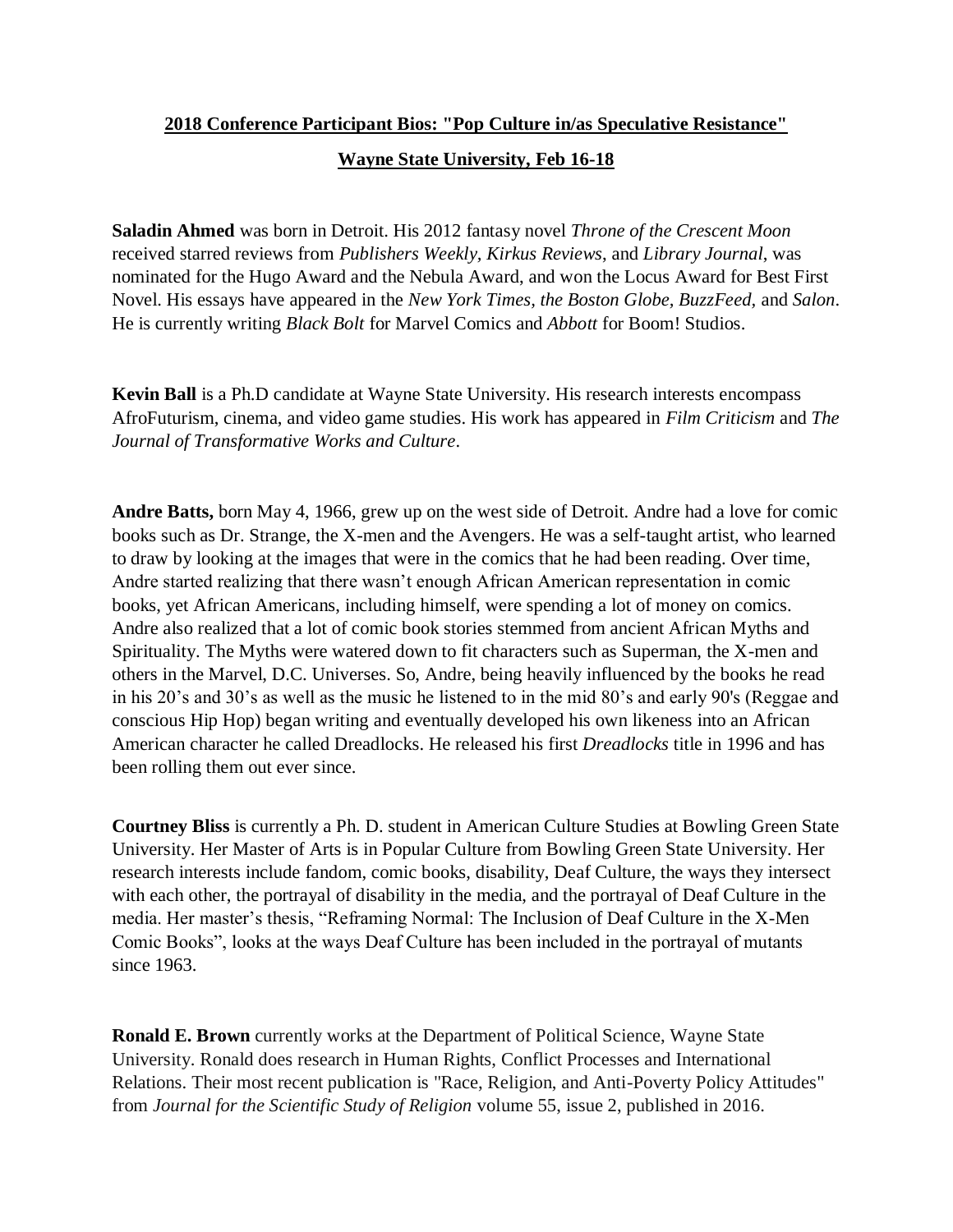**Ching-In Chen** is the author of *The Heart's Traffic* and *recombinant*. They are a Kundiman, Lambda and Callaloo Fellow and a member of the Macondo and Voices of Our Nations Arts Foundations writing communities. Chen is also the co-editor of *The Revolution Starts at Home: Confronting Intimate Violence Within Activist Communities.* Their work has appeared in *The Best American Experimental Writing, The &NOW Awards 3: The Best Innovative Writing*, and *Troubling the Line: Trans and Genderqueer Poetry and Poetics.* They currently teach creative writing, literature and writing at Sam Houston State University, where they are poetry editor of the *Texas Review*.

**Lauren Corneliussen** is the founder of Trans Stellar Film Festival, a Detroit-based film festival for queer filmmakers. Currently a senior at Oakland University with a major in Cinema Studies, they are also the former Vice President of the Oakland University Board Game Design Club. They are a tabletop enthusiast and hobby board game designer. Lauren is dedicated to promoting queer inclusivity in all media, particularly in fantasy and sci-fi communities.

**Rachelle Cruz** is Part-time Faculty at Orange Coast College where she teaches English Composition and Critical Thinking, and a Lecturer in Creative Writing (with a focus in poetry and comics) at the University of California, Riverside. She is the editor and author of *Experiencing Comics: A Guide to Reading, Discussing and Making Comics* (Cognella, 2018); author of *God's Will for Monsters* (Inlandia, 2017); and co-editor with Melissa Sipin-Gabon of *Kuwento: Lost Things - An Anthology of New Filipino Myths*. She has received fellowships from Kundiman, PEN Center USA Emerging Voices, and PAWA Manuel G. Flores.

**Diana DePasquale** is an instructor in the Ethnic Studies department and Women's, Gender & Sexuality Studies program within the School of Cultural and Critical Studies at Bowling Green State University. Diana's dissertation is on piracy culture and downloading television content as an act of political resistance. If you want to talk to her about that, or about what you're watching on TV, that would be cool with her.

**Jonathan Flatley** was trained at Duke's Graduate Program in Literature from 1990-1996, where he worked with Fredric Jameson and Eve Sedgwick. His research and teaching are committed to a comparative approach to the experience of modernity, focusing on the African American, American and Russian cultural traditions. Art's capacity to both represent and create collective affective experiences has been a constant focus of his work. These concerns can be seen in his first book, *Affective Mapping: Melancholia and the Politics of Modernism* (Harvard, 2008), which considers modernism's relationship to the experiences of modernity through its preoccupation with loss. His second book, *Like Andy Warhol* (University of Chicago, 2017)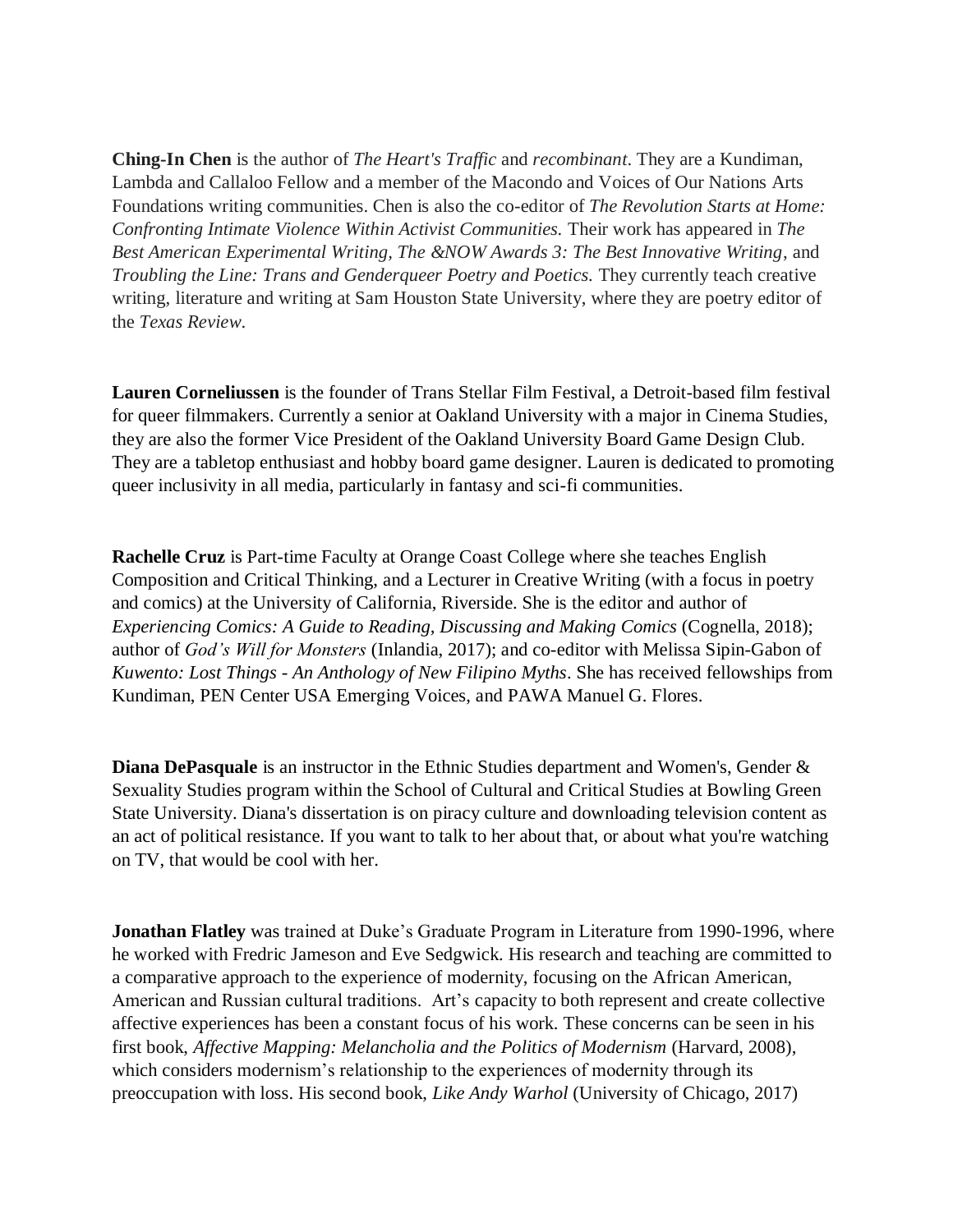examines Warhol's "liking" and the queer utopian impulses animating it. Professor Flatley is now working on a book about black engagement with the ideas and example of Vladimir Lenin.

**Radhika Gajjala** (PhD, University of Pittsburgh, 1998) is Professor of Media and Communication (joint appointed faculty in American Culture Studies) at Bowling Green State University. She has published books on *Cyberculture and the Subaltern* (Lexington Press, 2012) and *Cyberselves: Feminist Ethnographies of South Asian Women* was published by Altamire in 2004. She has co-edited collections on *Cyberfeminism 2.0* (2012), *Global Media Culture and Identity* (2011), *South Asian Technospaces* (2008) and *Webbing Cyberfeminist Practice* (2008). She is also a member of the Fembot Collective and FemTechnet (participating in the DOCC 2013 nodal teaching project) and is co-editor (with Carol Stabile) of *ADA: Journal of Gender, New Media and Technology*.

**Sean C. Hill** is Vice President of Student Engagement at Lewis & Clark Community College in Godfrey, IL, where he also holds tenured faculty status in psychology. He received his PhD from Loyola University Chicago in research methodology/human development. His research interest is best described as the theoretical unification of the mélange of social, psychological, and scientific concepts and theories floating around in his head, which often focuses on race, identity, chaos, complexity, physics, and Jungian perspectives. He especially enjoys applying these frameworks to films and anime.

**Sheena C. Howard** is Associate Professor of Communication at Rider University. Howard is an award-winning author, including a 2014 Eisner Award winner for her first book, *Black Comics: Politics of Race and Representation* (2013). She is also the author of *Black Queer Identity Matrix* (2014), *Critical Articulations of Race, Gender and Sexual Orientation* (2014) and *Encyclopedia of Black Comics* (2017). In 2016, Howard wrote, produced and directed her first film, Remixing Colorblind which examines how higher education shapes our perceptions of race. Howard has appeared on NPR (National Public Radio), The Washington Post, ABC, The New York Times and PBS as well as other networks and documentaries as an expert on popular culture, race, politics and sexual identity negotiation. She also has bylines in *The Huffington Post, the Philadelphia Inquirer* and *Curve*.

**Brian Jansen** is a PhD candidate in English at the University of Calgary, and Instructor of English and Media Studies at Red Deer College in Red Deer, Alberta, Canada. His Social Sciences and Humanities Research Council-funded dissertation explores questions of ethics and agency in popular American media. His work has appeared or is forthcoming in the *Journal of Popular Culture, ESC: English Studies in Canada, Jeunesse: Young People, Cultures, Texts*, and the *Journal of the Short Story in English*.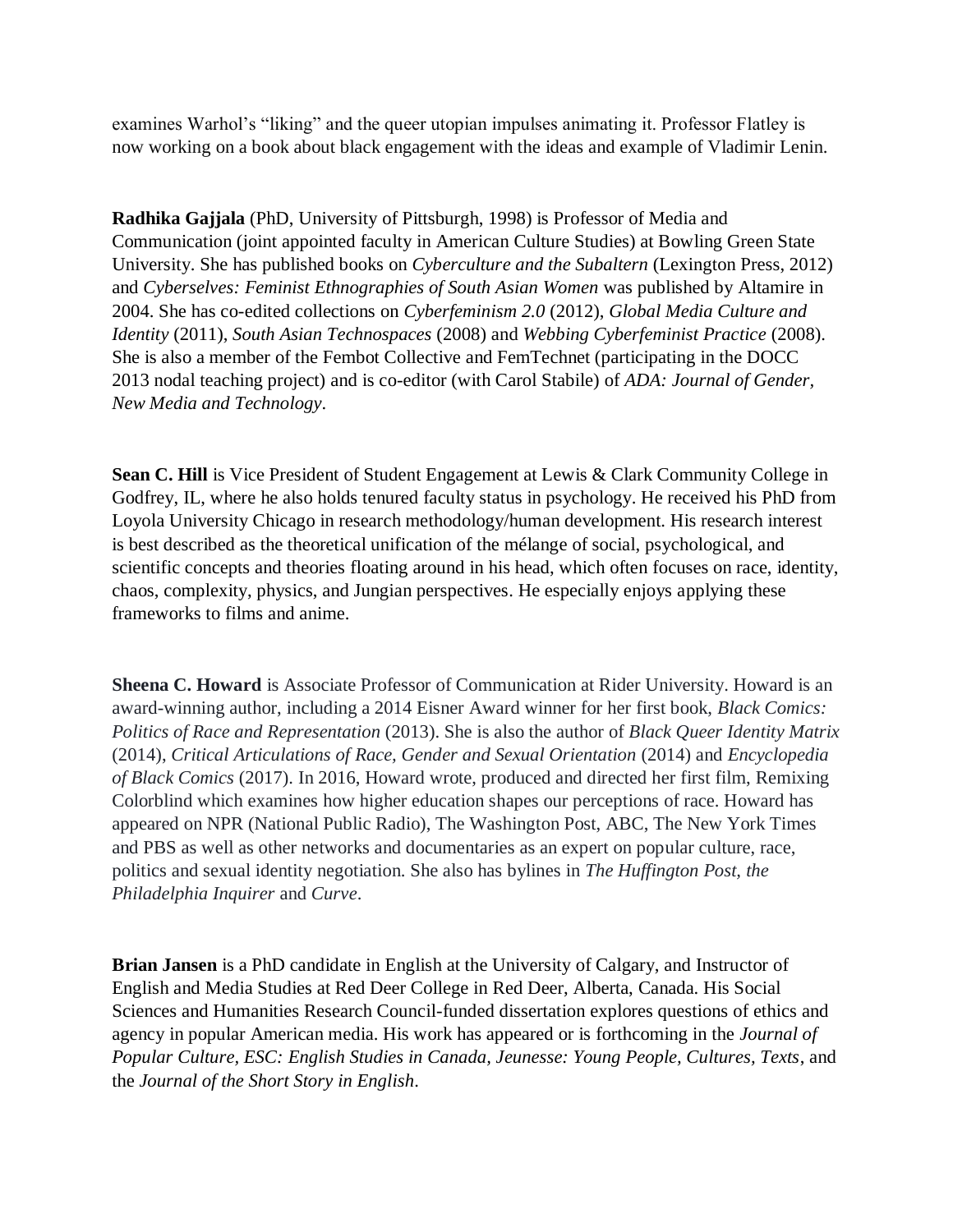**Mary Karcher** recently earned her PhD in Rhetoric and Composition with an emphasis on Computers and Composition from Wayne State University. Her dissertation was entitled, "Memes, ARGs and Viral Videos: Spreadable Media as Composition Pedagogy". In her 8+ years of teaching experience, she has taught a variety of composition courses, as well as several literature courses. Her research interests include new media, composition pedagogy, Participatory Culture, Game theory and Fan studies.

**Chera Kee** is an Associate Professor of Film and Media Studies in the English Department at Wayne State University. She received her BA in Mass Communications and Asian Studies from Oklahoma City University. She has an AM from Harvard in Regional Studies—East Asia and an MA from USC in Critical Studies (Film). She earned her Ph.D. in Critical Studies from USC in 2011. Her essay on the zombie's Haitian roots appears in the book *the Evolution of the Zombie as Post-Human* (Rutgers, 2011); her article on using zombies as stand-ins for bodies of color, "Good Girls Don't Date Dead Boys: Toying with Miscegenation in Zombie Films," appears in the December 2014 issue of the *Journal of Popular Film and Television*, and her book, *Not Your Average Zombie: Rehumanizing the Undead from Voodoo to Zombie Walks* was published in 2017 by University of Texas Press.

**Hector J. Kilgoe** is a doctoral student in the Department of Religious Studies at the University of Pennsylvania. His research interests include Black nationalism, formations of Black identity, and the role of religious leaders and organizations in protest movements

**Dr. Amy Latawiec** is a Lecturer in the Rhetoric and Composition program at Wayne State University. Her research areas include dispositions and cognition, knowledge transfer (specifically in at-risk populations), Basic Writing theory and pedagogy, and writing program assessment. Amy has developed basic writing curriculum for Wayne State and is actively engaged in innovative curricular revisions in an effort to enhance writing instruction and assessment. In addition to her commitment to researching and teaching writing, she enjoys reading indie comics and watching pro wrestling. Recently, she has developed an interest in feminist activism in social media spaces.

**Sean Levenson** studies early modern literature. He has a B.A. in English from West Virginia State University and an M.A. in English from East Tennessee State University. He is currently working towards the PhD in English at Wayne State University. His dissertation focuses on representations of scholars in early modern plays. In his research, he draws on an eclectic mix of critical approaches, including feminism, queer theory, cultural materialism, and character study.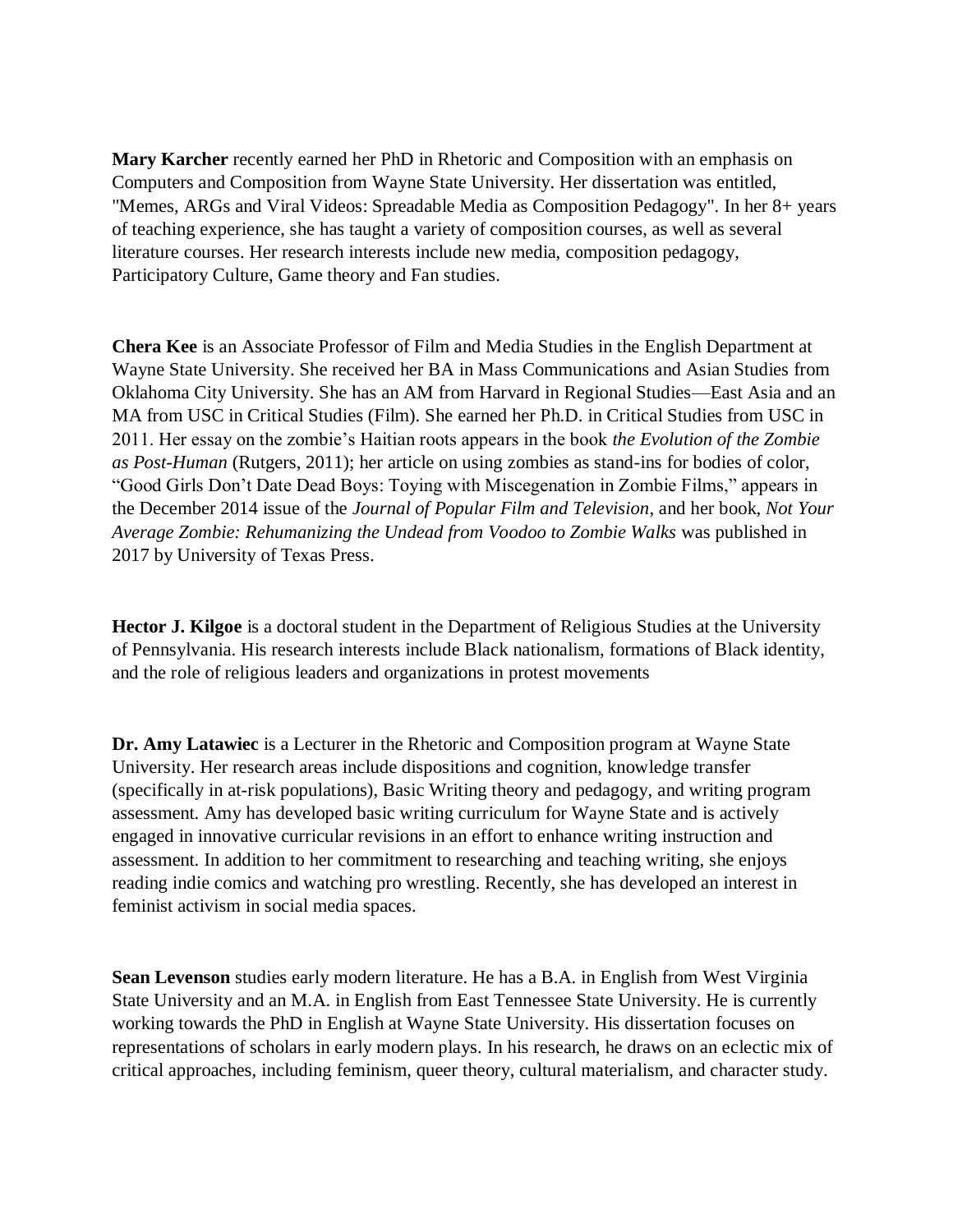**Chelsea Liddy** is the founder/coordinator of ComiqueCon: Celebrating Women in Comics, a one-day festival celebrating the contributions of female comic creators.

**Dan Merritt** is co-owner, with wife Katie, of Green Brain Comics which they bought in 1999. Green Brain Comics was selected Best Comic Store in the Detroit area multiple times *by Corp! Magazine, Hour Magazine, Metro Times,* and *Detroit News*. Dan is a co-founder of Kids Read Comics (KRC); a not-for-profit organization formed to promote comics and graphic novels as learning and teaching tools for youth. Kids Read Comics has hosted free annual convention style events at libraries throughout Michigan since 2008. He is also the chair of the East Dearborn Downtown Development Authority and works closely with the City of Dearborn to promote local business, events, and community projects.

**Kelly Roy Polasek** is a doctoral student in the Literary and Cultural Studies program of the English Department at Wayne State University in Detroit, Michigan. Her research focuses on 20th and 21st century American literature with a special concentration on war literature. She is the Managing Editor for *Criticism: A Quarterly for Literature and the Arts* and Co-President of the Wayne State University Visual Culture Student Group

**Erick Raven** is currently pursuing a Master's Degree in English at the University of Texas at Arlington. He currently holds an M.Ed from Texas Christian University and has been an educator in the United States and South Korea. He is interested in writing about the social impact of various forms of popular culture including music, comic books, film, etc. on East Asian societies, particularly South Korea, Japan, and China. After graduating he plans to return to South Korea and teach at a college or university.

**Sean Renkert** is a doctoral student at Wayne State University, where he is studying early modern English literature with a special focus on drama. His research interests include posthumanism, object-oriented ontology, and philosophical approaches to literature.

**Michael Shumway** is a PhD candidate and Rumble fellow at Wayne State University. His dissertation project, entitled "Urbanization and the Power of Popular Culture: Rethinking What It Means to be Foreign in Early Modern English Literature," examines how English authors explored the various consequences of England's increasingly permeable borders. By eschewing larger colonial narratives of self/other and English racial, ethnic, and cultural purity, he argues that these texts establish a definition of foreignness based not on place of birth but rather one's utility and ability to adapt to life in the nation's diversifying urban centers.